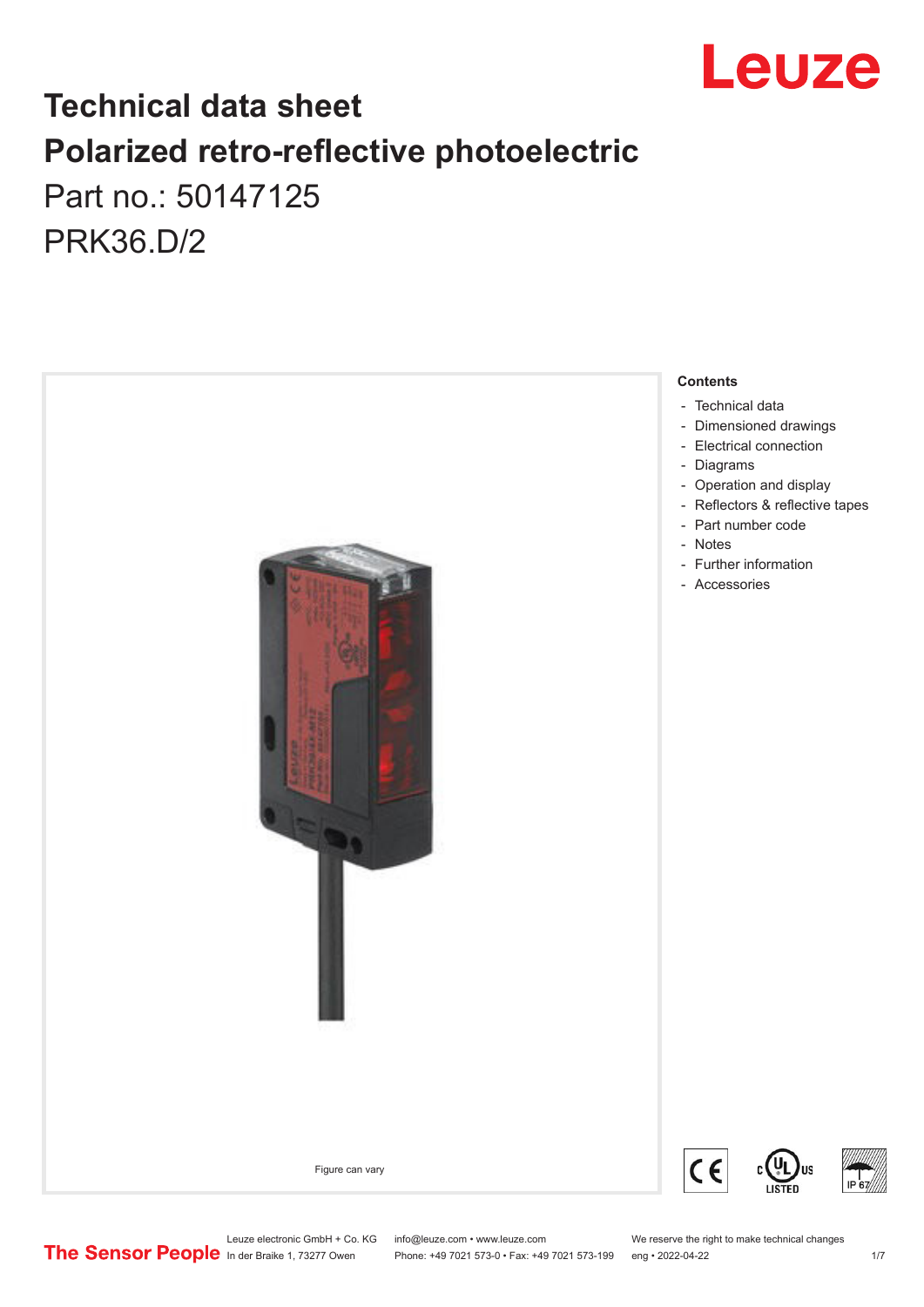## <span id="page-1-0"></span>**Technical data**

# Leuze

#### **Basic data**

| <b>Series</b>                   | 36                                           |
|---------------------------------|----------------------------------------------|
| <b>Operating principle</b>      | Reflection principle                         |
| Application                     | Detection of stretch-wrapped objects         |
| <b>Optical data</b>             |                                              |
| <b>Operating range</b>          | Guaranteed operating range                   |
| <b>Operating range</b>          | $0.311$ m, With reflector $TK(S)$<br>100x100 |
| <b>Operating range limit</b>    | Typical operating range                      |
| <b>Operating range limit</b>    | $0.314$ m, With reflector $TK(S)$<br>100x100 |
| Light source                    | LED, Red                                     |
| Wavelength                      | 645 nm                                       |
| <b>Transmitted-signal shape</b> | Pulsed                                       |
| LED group                       | Exempt group (in acc. with EN 62471)         |
| <b>Electrical data</b>          |                                              |
| Protective circuit              | Polarity reversal protection                 |
|                                 | Short circuit protected                      |
|                                 | <b>Transient protection</b>                  |

| Performance data              |                                     |
|-------------------------------|-------------------------------------|
| Supply voltage U <sub>B</sub> | 10  30 V, DC, Incl. residual ripple |
| Residual ripple               | 0  15 %, From $U_{\rm B}$           |
| Open-circuit current          | $020$ mA                            |
|                               |                                     |

#### **Outputs**

**Number of digital switching outputs** 1 Piece(s)

| <b>Switching outputs</b> |                                   |
|--------------------------|-----------------------------------|
| <b>Voltage type</b>      | DC.                               |
| Switching current, max.  | $100 \text{ mA}$                  |
| Switching voltage        | high: $\geq$ (U <sub>B</sub> -2V) |
|                          | $low: \leq 2$ V                   |
|                          |                                   |

**Switching output 1 Switching element** Transistor, NPN **Switching principle** Light switching

**Timing**

| <b>Switching frequency</b> | 300 Hz    |  |
|----------------------------|-----------|--|
| <b>Response time</b>       | $1.66$ ms |  |
| <b>Readiness delay</b>     | 300 ms    |  |

#### **Connection**

| <b>Connection 1</b>       |                     |
|---------------------------|---------------------|
| <b>Function</b>           | Signal OUT          |
|                           | Voltage supply      |
| <b>Type of connection</b> | Cable               |
| Cable length              | 2,000 mm            |
| <b>Sheathing material</b> | PUR                 |
| Cable color               | <b>Black</b>        |
| Number of conductors      | 3-wire              |
| Wire cross section        | $0.14 \text{ mm}^2$ |

#### **Mechanical data**

| Dimension (W x H x L)          | 20.5 mm x 76.3 mm x 44 mm    |
|--------------------------------|------------------------------|
| <b>Housing material</b>        | <b>Plastic</b>               |
| <b>Plastic housing</b>         | PC-PRT                       |
| Lens cover material            | Plastic / PMMA               |
| Net weight                     | 100q                         |
| <b>Housing color</b>           | <b>Black</b>                 |
| <b>Type of fastening</b>       | Through-hole mounting        |
|                                | Via optional mounting device |
|                                |                              |
| <b>Operation and display</b>   |                              |
| Type of display                | LED                          |
| <b>Number of LEDs</b>          | 2 Piece(s)                   |
|                                |                              |
| <b>Environmental data</b>      |                              |
| Ambient temperature, operation | $-4060 °C$                   |
| Ambient temperature, storage   | $-40$ 70 °C                  |
|                                |                              |
| <b>Certifications</b>          |                              |
| Degree of protection           | IP 67                        |
| <b>Protection class</b>        | III                          |
| <b>Certifications</b>          | c UL US                      |
| <b>Standards applied</b>       | IEC 60947-5-2                |
|                                |                              |
| <b>Classification</b>          |                              |
| <b>Customs tariff number</b>   | 85365019                     |
| <b>ECLASS 5.1.4</b>            | 27270902                     |
| <b>ECLASS 8.0</b>              | 27270902                     |
| <b>ECLASS 9.0</b>              | 27270902                     |
| ECLASS 10.0                    | 27270902                     |
| <b>ECLASS 11.0</b>             | 27270902                     |
| <b>ECLASS 12.0</b>             | 27270902                     |
| <b>ETIM 5.0</b>                | EC002717                     |
| <b>ETIM 6.0</b>                | EC002717                     |
| <b>ETIM 7.0</b>                | EC002717                     |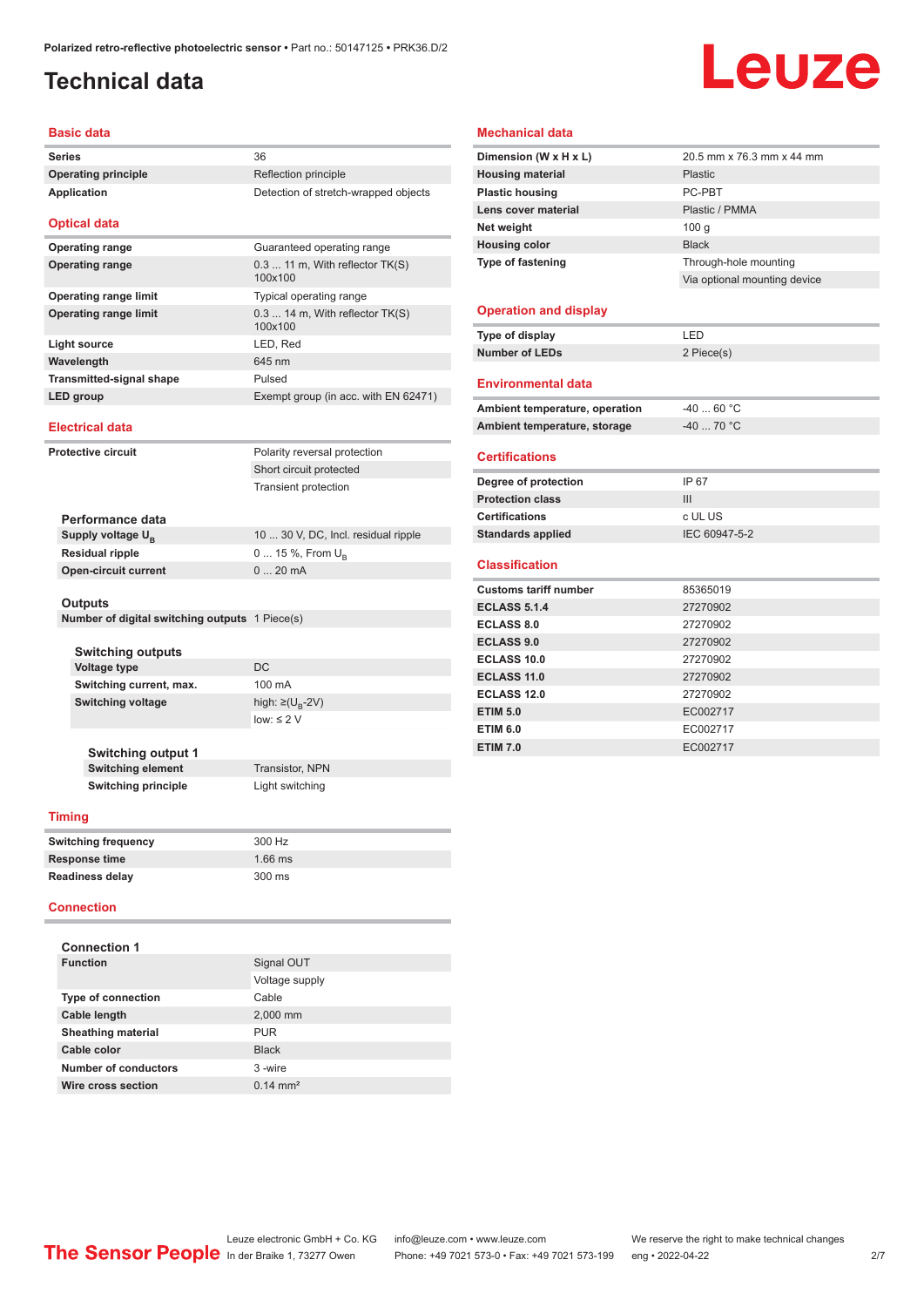### <span id="page-2-0"></span>**Dimensioned drawings**

All dimensions in millimeters



## **Electrical connection**

#### **Connection 1**

| <b>Function</b>             | Signal OUT          |
|-----------------------------|---------------------|
|                             | Voltage supply      |
| Type of connection          | Cable               |
| Cable length                | 2,000 mm            |
| <b>Sheathing material</b>   | <b>PUR</b>          |
| Cable color                 | <b>Black</b>        |
| <b>Number of conductors</b> | 3-wire              |
| Wire cross section          | $0.14 \text{ mm}^2$ |

#### **Conductor color Conductor assignment**

| <b>Brown</b> | $V +$            |
|--------------|------------------|
| <b>Blue</b>  | <b>GND</b>       |
| <b>Black</b> | OUT <sub>1</sub> |

# Leuze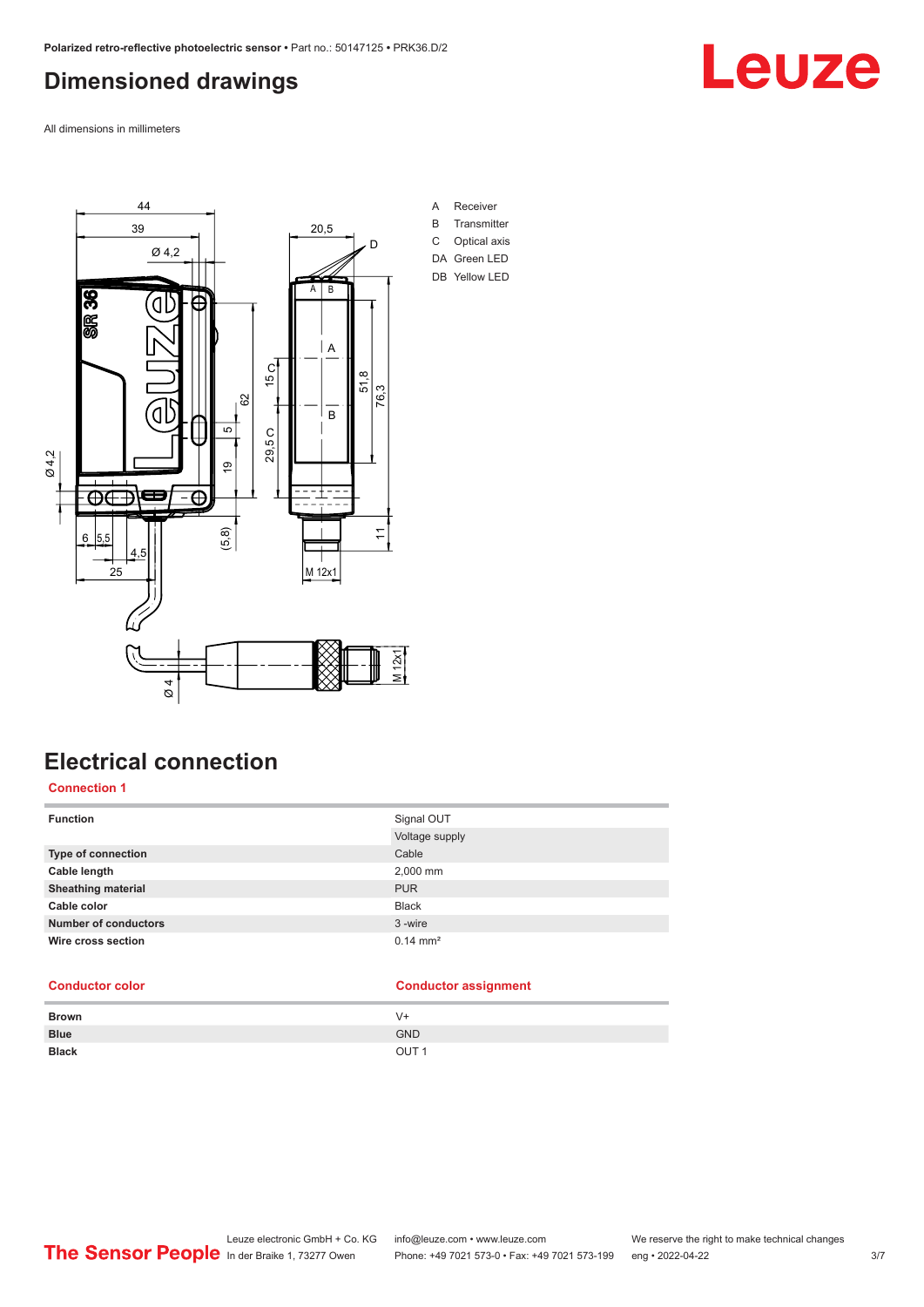#### <span id="page-3-0"></span>**Diagrams**

# Leuze

#### Typ. response behavior (TKS100x100)



#### Typ. function reserve



- x Distance [m]
- y Function reserve
- A TKS 100x100
- B TKS 40x60
- C TKS 20x40
- D Film REF 4-A-50x50

# **Operation and display**

| <b>LED</b>     | <b>Display</b>           | Meaning                              |
|----------------|--------------------------|--------------------------------------|
|                | Green, continuous light  | Operational readiness                |
| $\overline{2}$ | Yellow, continuous light | Light path free                      |
|                | Yellow, flashing         | Light path free, no function reserve |

### **Reflectors & reflective tapes**

|                | Part no. | <b>Designation</b> | <b>Operating range</b><br><b>Operating range</b> | <b>Description</b>                                                                                                                                                                                                                            |
|----------------|----------|--------------------|--------------------------------------------------|-----------------------------------------------------------------------------------------------------------------------------------------------------------------------------------------------------------------------------------------------|
| $\overline{2}$ | 50117583 | MTKS 50x50.1       | 0.58m<br>0.510 m                                 | Design: Rectangular<br>Triple reflector size: 1.2 mm<br>Reflective surface: 50 mm x 50 mm<br><b>Material: Plastic</b><br>Base material: Plastic<br>Chemical designation of the material: PMMA8N<br>Fastening: Through-hole mounting, Adhesive |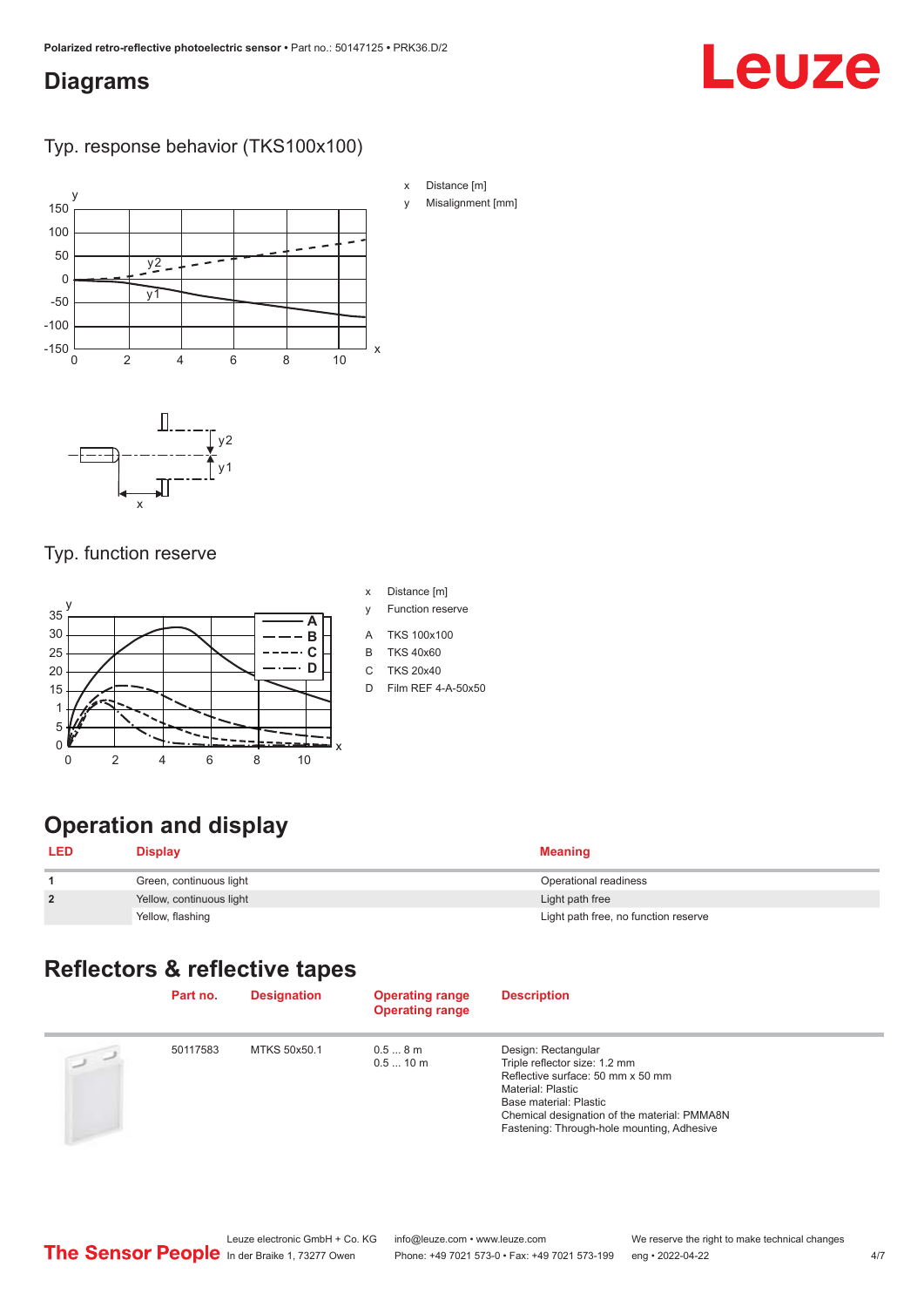### <span id="page-4-0"></span>**Reflectors & reflective tapes**

# **Leuze**

| Part no. | <b>Designation</b> | <b>Operating range</b><br><b>Operating range</b> | <b>Description</b>                                                                                                                                                                                                                            |
|----------|--------------------|--------------------------------------------------|-----------------------------------------------------------------------------------------------------------------------------------------------------------------------------------------------------------------------------------------------|
| 50108300 | REF 4-A-50x50      | 0.82m<br>0.83m                                   | Design: Rectangular<br>Reflective surface: 50 mm x 50 mm<br>Material: Plastic<br>Chemical designation of the material: PMMA<br>Fastening: Self-adhesive                                                                                       |
| 50003192 | TK 100x100         | $0.311$ m<br>$0.314$ m                           | Design: Rectangular<br>Triple reflector size: 4 mm<br>Reflective surface: 96 mm x 96 mm<br>Material: Plastic<br>Base material: Plastic<br>Chemical designation of the material: PMMA8N<br>Fastening: Rear side can be glued                   |
| 50024127 | TK 82.2            | 0.38m<br>0.310 m                                 | Design: Round<br>Triple reflector size: 4 mm<br>Reflection surface diameter: 79 mm<br>Material: Plastic<br>Base material: Plastic<br>Chemical designation of the material: PMMA8N<br>Fastening: Through-hole mounting, Rear side can be glued |
| 50022816 | <b>TKS 100X100</b> | $0.311$ m<br>$0.314$ m                           | Design: Rectangular<br>Triple reflector size: 4 mm<br>Reflective surface: 96 mm x 96 mm<br>Material: Plastic<br>Base material: Plastic<br>Chemical designation of the material: PMMA8N<br>Fastening: Through-hole mounting, Adhesive          |
| 50081283 | <b>TKS 20X40</b>   | 0.33m<br>0.34m                                   | Design: Rectangular<br>Triple reflector size: 2.3 mm<br>Reflective surface: 16 mm x 38 mm<br>Material: Plastic<br>Base material: Plastic<br>Chemical designation of the material: PMMA8N<br>Fastening: Through-hole mounting, Adhesive        |
| 50040820 | <b>TKS 40X60</b>   | 0.36m<br>0.38m                                   | Design: Rectangular<br>Triple reflector size: 4 mm<br>Reflective surface: 37 mm x 56 mm<br>Material: Plastic<br>Base material: Plastic<br>Chemical designation of the material: PMMA8N<br>Fastening: Through-hole mounting, Adhesive          |

### **Part number code**

Part designation: **AAA36 D.E/FG-K**

| AAA36 | Operating principle / construction<br>HT36: Diffuse reflection sensor with background suppression<br>LS36: Throughbeam photoelectric sensor transmitter<br>LE36: Throughbeam photoelectric sensor receiver<br>PRK36: Retro-reflective photoelectric sensor with polarization filter |
|-------|-------------------------------------------------------------------------------------------------------------------------------------------------------------------------------------------------------------------------------------------------------------------------------------|
| D     | Light type<br>n/a: red light<br>I: infrared light                                                                                                                                                                                                                                   |
| Е     | Equipment<br>n/a: standard<br>1: 270° potentiometer<br>D: Depolarizing media                                                                                                                                                                                                        |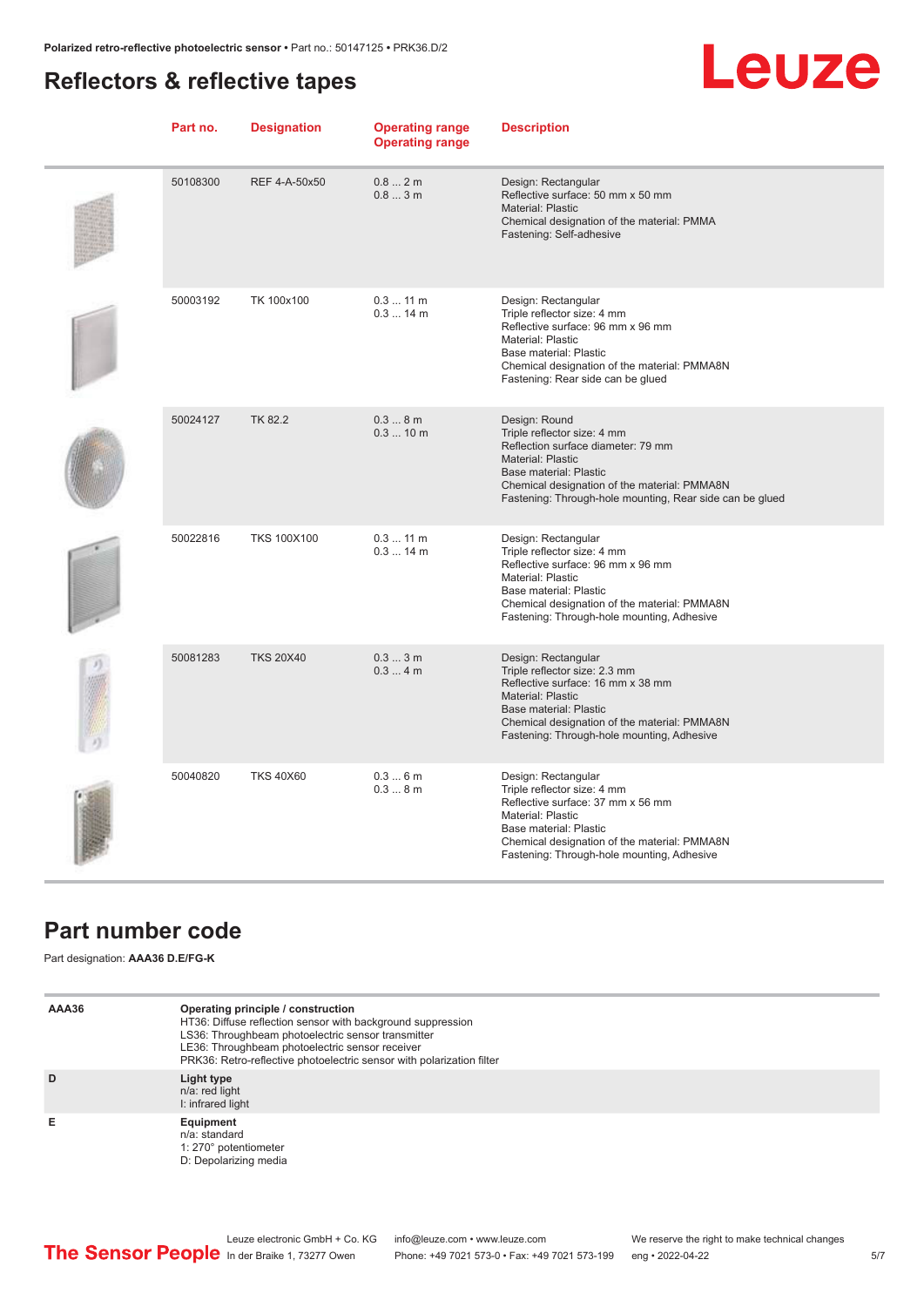### <span id="page-5-0"></span>**Part number code**

# Leuze

| FG          | <b>Switching output / Function</b><br>2: NPN transistor output, light switching<br>N: NPN transistor output, dark switching<br>4: PNP transistor output, light switching<br>P: PNP transistor output, dark switching<br>X: pin not used |
|-------------|-----------------------------------------------------------------------------------------------------------------------------------------------------------------------------------------------------------------------------------------|
| ĸ           | n/a: cable, standard length 2000 mm, 3-wire<br>200-M12: cable, length 200 mm with M12 connector, 4-pin, axial (plug)<br>M12: M12 connector, 4-pin (plug)                                                                                |
| <b>Note</b> |                                                                                                                                                                                                                                         |
|             | $\&$ A list with all available device types can be found on the Leuze website at www.leuze.com.                                                                                                                                         |

#### **Notes**

| Observe intended use!                                                                                                                                                                                                      |
|----------------------------------------------------------------------------------------------------------------------------------------------------------------------------------------------------------------------------|
| $\%$ This product is not a safety sensor and is not intended as personnel protection.<br>₹ The product may only be put into operation by competent persons.<br>♦ Only use the product in accordance with its intended use. |



#### **For UL applications:**

ª For UL applications, use is only permitted in Class 2 circuits in accordance with the NEC (National Electric Code).

ª These proximity switches shall be used with UL Listed Cable assemblies rated 30V, 0.5A min, in the field installation, or equivalent (categories: CYJV/ CYJV7 or PVVA/PVVA7)

## **Further information**

- Light source: Average life expectancy 100,000 h at an ambient temperature of 25 °C
- Response time: For short decay times, an ohmic load of approx. 5 kOhm is recommended
- Use in safety-relevant applications in accordance with EN ISO 13849-1:2015, e.g. muting, protective field switchover of safety laser scanners

#### **Accessories**

#### Mounting technology - Mounting brackets

| Part no. | <b>Designation</b> | <b>Article</b>  | <b>Description</b>                                                                                                                                                                       |
|----------|--------------------|-----------------|------------------------------------------------------------------------------------------------------------------------------------------------------------------------------------------|
| 50105315 | <b>BT 46</b>       | Mounting device | Design of mounting device: Angle, L-shape<br>Fastening, at system: Through-hole mounting<br>Mounting bracket, at device: Screw type<br>Type of mounting device: Rigid<br>Material: Metal |